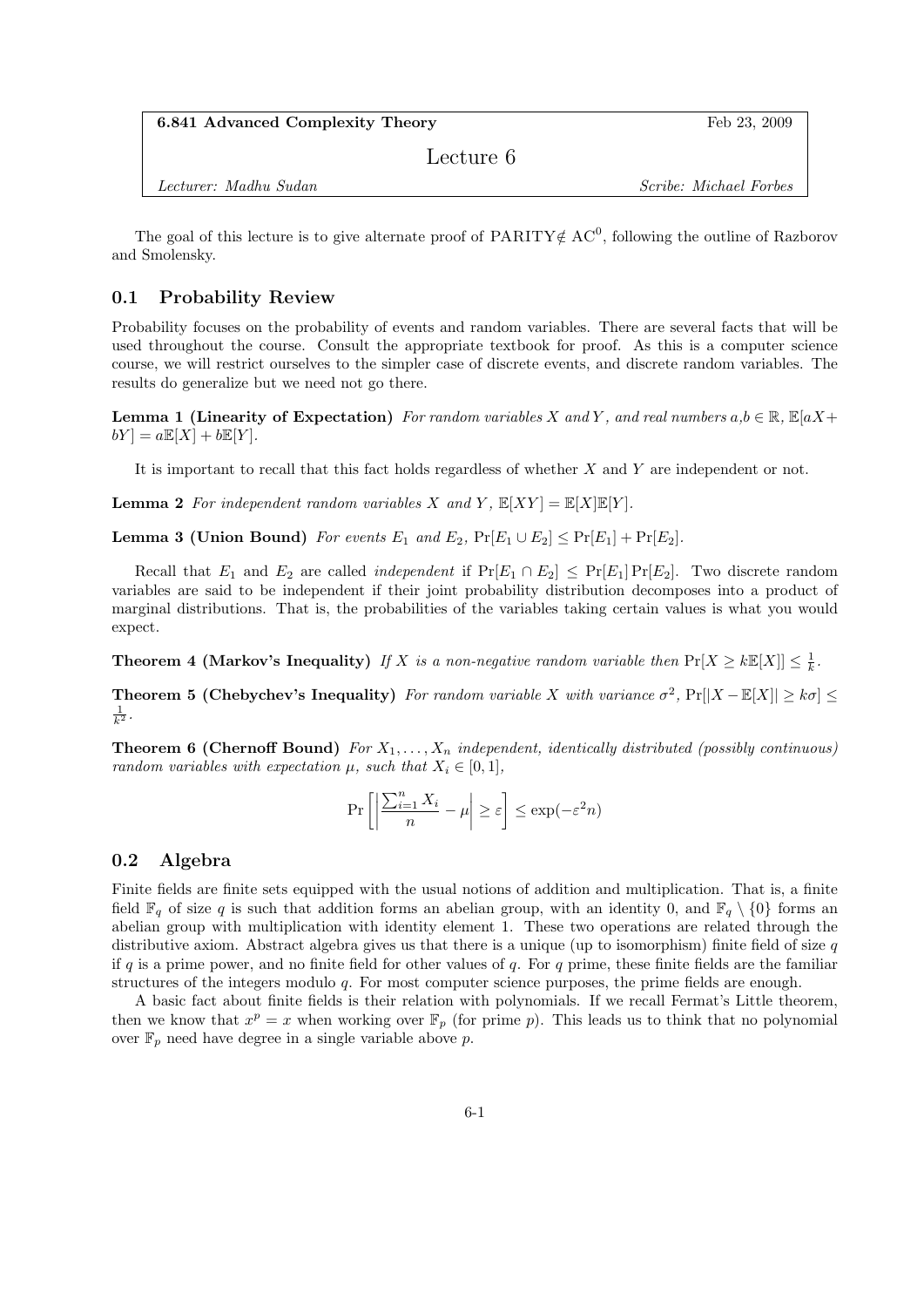**Definition 7** For a multivariate polynomial  $p(x_1, \ldots, x_n)$ , the degree is the largest number of variables, including multiplicity, seen in any term. Thus,  $\deg(x^2y^2) = 4$ . The degree in a single variable is the degree of the polynomial when considered only as a function in a single variable, with the other variables held constant. For example,  $deg_x(x^2y^2) = 2$ .

**Proposition 8** For any multivariate function  $f : \mathbb{F}_q^n \to \mathbb{F}_q$ , f can be expressed as a multivariate polynomial  $p(x_1,...,x_n)$  such that  $\deg_i(p) \leq q-1$ .

The proof is left as an **exercise**, with the hint of "counting", or perhaps even "vector spaces".

In the single variable case we can bound the number of roots using the degree. The following theorem shows we can do something similar in the multivariate case.

**Theorem 9 (Schwartz-Zippel Lemma)** For a non-zero degree d polynomial over field  $\mathbb{F}$  (possibly infinite),  $p : \mathbb{F}^n \to \mathbb{F}$ , and some finite set  $H \subseteq \mathbb{F}$ ,

$$
\Pr_{\mathbf{x} \in H^n} [f(\mathbf{x}) = 0] \le \frac{d}{|H|}
$$

The proof is left as an **exercise**, with the hint of "induction on number of variables". The key thing to notice about the above theorem is that it is independent of  $n$ .

## 0.3 A First Cut

We examine the first idea of trying to work over  $\mathbb{F}_2$ , as this is the most natural field for computer science. We would want to prove that every circuit in  $AC^0$  is computed by a low-degree polynomial. This means for a circuit family  $\{C_n\}_n$  that for each input size n, there is a degree  $d(n)$  polynomial that computes  $C_n$ , and the function  $d(n)$  is somehow "small", or slow growing, as a function of n. We would then try to prove that PARITY can only expressed in a similar way for some  $d(n)$  which is asymptotically large, that is it needs high-degree polynomials. Notice that we would never need to go above degree n as we can apply Fermat's Little Theorem to reduce the degree in each variable to at most 1.

However, this plan doesn't work. Consider the AC<sup>0</sup> function  $AND(x_1,...,x_n) = \prod_{i=0}^n x_i$ . We cannot find a polynomial  $p$  of degree less than  $n$  for otherwise we could take their difference and notice that it is zero on all inputs and by applying Schwartz-Zippel the polynomial must be formally-zero (in the sense that all of its coefficients are zero). (This isn't a strict implication of Schwartz-Zippel, but rather one must show something similar: if you have a polynomial  $p : \mathbb{F}_q^n \to \mathbb{F}_q$  such that  $\deg_i(p) < |H|$  for each i, p is identically zero on  $H<sup>n</sup>$ , then p is formally zero. The proof is similar to that of Schwartz-Zippel, and is left as an exercise). This would violate the selection of  $p$ , so no such  $p$  can exist. This seems like a problem, as this is the highest degree we can expect from a polynomial over  $\mathbb{F}_2!$ 

However, it gets even worse, as  $\text{PARITY}(x_1, \ldots, x_n) = x_1 + \cdots + x_n$ , which is about the lowest-degree polynomial possible. Thus this plan does not work. To fix this, we can move to another field.

### 0.4 An Idea

We begin by noticing a common trick in Boolean analysis (the analysis of functions over boolean values). The additive group  $\{0, 1\}$  can be put into a linear correspondence with the multiplicative group  $\{-1, 1\}$ , where the mapping is done via  $x \mapsto 1-2x$ , and inversely  $y \mapsto \frac{1-y}{2}$ . The usual mapping  $x \mapsto (-1)^x$  is not as useful here as it is not linear.

This allows us to move from analyzing PARITY over  $\{0, 1\}$  to over  $\{-1, 1\}$ , where instead we look at the parity of signs in the input. Notice that we can express this parity with the simple polynomial  $\prod_{i=1}^n y_i$ . Suppose we fix some finite field F with size at least three (so  $-1 \neq 1$ ). Then suppose that the polynomial  $p(x_1, \ldots, x_n)$  outputs the correct parity bit when its input is in from  $\{0, 1\}^n$  (and we don't care what it does otherwise). Now we can construct  $q = 1 - 2p(\frac{1-y_1}{2}, \ldots, \frac{1-y_n}{2})$  which, as we are working over the same field,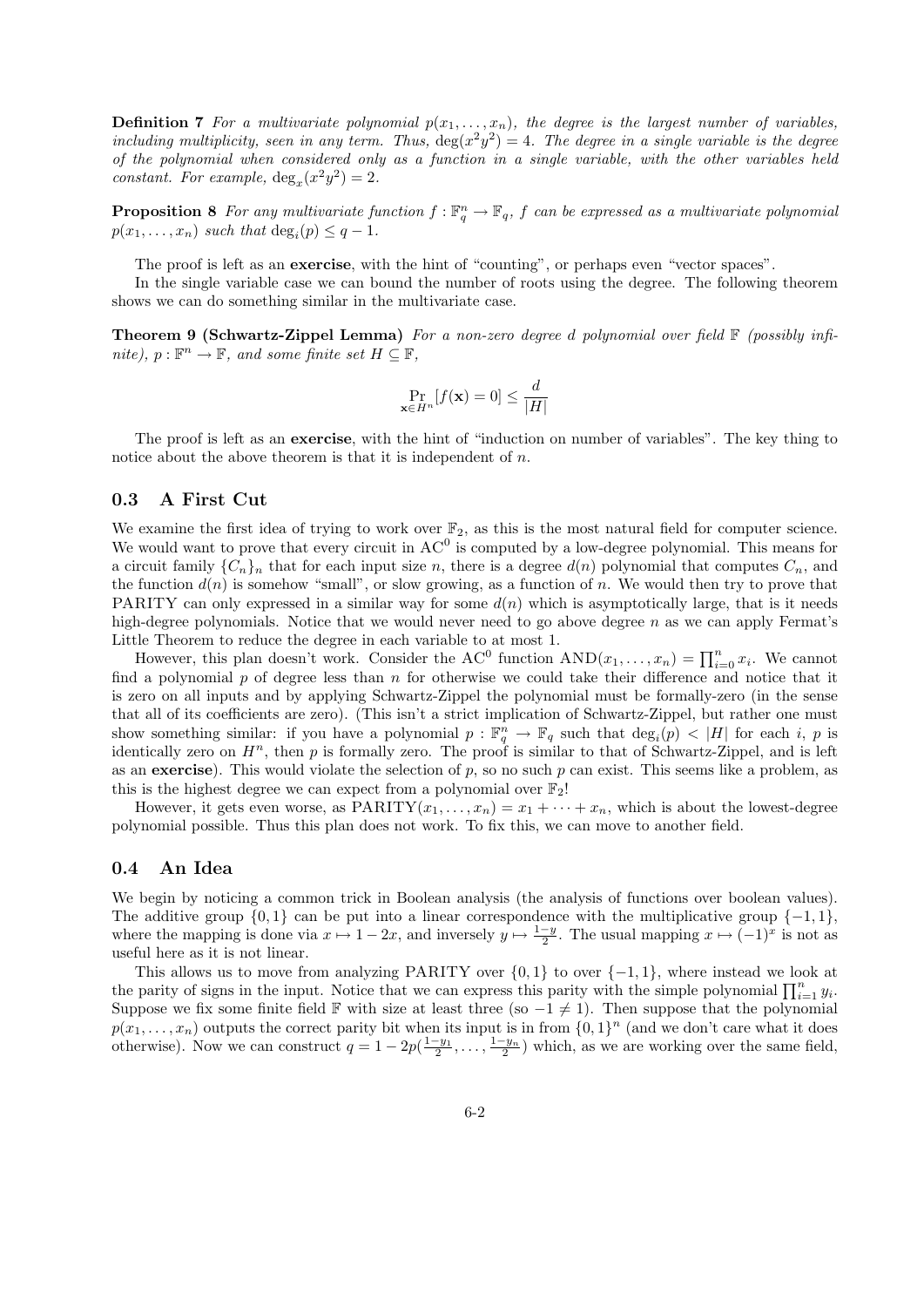will compute the correct parity in the  $\pm 1$  sense. Notice that deg  $q \leq \deg p$ . Further, using the Schwartz-Zippel-like result mentioned in the previous section, this means that because q and  $\prod y_i$  agree on all inputs restricted to  $\{\pm 1\}^n$  it must be that  $\deg(\prod y_i) \leq \deg q$ , and thus  $\deg p \geq n$ .

This establishes two points. First, that computing the parity over  $\{0, 1\}$  is equivalent to computing it over  $\pm 1$  because of the linear transformations. Second, using that the  $\pm 1$  domain is well-understood, we see that computing the parity exactly over the  $\{0,1\}$  domain requires degree n polynomials. This seems like progress.

#### 0.5 The Proof

To make the idea into a proof, we need another idea from Razborov from a previous work. The idea is to only approximate circuits by polynomials instead of requiring equality. To do this, we replace each gate by some approximate low-degree functions, and combine them to say that the entire function is approximated by a low-degree (but higher-degree than at the gate level) polynomial. Then, the plan should be that PARITY cannot be similarly approximated. The field we will use will be the simplest one that obeys the idea of the last section and this is  $\mathbb{F}_3$ .

We begin with approximating  $AC^0$ . The goal is to prove the following lemma, which makes precise what we mean by approximation.

**Lemma 10** Let  $C: \{0,1\}^n \to \{0,1\}$  be computed by a depth d, size s, AC<sup>0</sup> circuit. Then

- 1. There exists a polynimal  $p \in \mathbb{F}_3$  on n variables of degree at most  $2^d(\log_3(s/\varepsilon) + 1)^d$
- 2. There exists a set  $S \subseteq \{0,1\}^n \subset \mathbb{F}_3^n$ , where  $|S| \ge (1-\varepsilon)2^n$  and  $\forall \mathbf{x} \in S$ ,  $p(\mathbf{x}) = C(\mathbf{x})$ .

Notice that AND is approximated in this sense by the zero-polynomial as this polynomial is only incorrect on one input, namely the all-ones vector. Thus, an adversary to this proof could somehow ensure that we are taking the AND of something that is always the all-ones vector and thus foil our plans of using this as subroutine in our circuit. To avoid this, we will use randomization. We will create a distribution of polynomials for each gate such that there is a non-zero probability that some polynomial approximates the gate well. We pass this distributions as the subroutine. By arguing that the probability of correct approximation doesn't reach zero we then have, by the probabilistic method, that some approximating polynomial must exist. In what follows, we assume that we only use NOT and OR gates. We can clearly do this without affecting the depth, and it will make the proof simpler. We now present the randomization.

**Lemma 11** Fix k. For each t, there exists a distribution on degree 2k polynomials p such that

$$
\forall z_1, \ldots, z_t \in \{0, 1\}, \Pr_p[p(z_1, \ldots, z_t) \neq \text{OR}(z_1, \ldots, z_t)] \leq \frac{1}{3^k}
$$

#### Proof

We only concern ourselves here with inputs in  $\{0, 1\}$  as we do not care what happens otherwise. Notice that  $OR(z_1, \ldots, z_t) = 1 - \prod_{i=1}^t (1 - z_i)$  on boolean inputs. Now, pick  $\alpha_1, \ldots, \alpha_t \in \mathbb{F}_3$  at random (uniform, independently). Consider  $L_{\alpha}(z_1,\ldots,z_t) = (\sum_{i=1}^t \alpha_i z_i)^2$ . We first claim that

$$
\Pr_{\alpha}[L_{\alpha}(z_1,\ldots,z_t)=\text{OR}(z_1,\ldots,z_t)]\geq 2/3
$$

Consider the cases. If  $z_1, \ldots, z_t = 0, \ldots, 0$  then with probability 1 the choice of  $\alpha$  will be correct as the OR will always be 0 as will  $L_{\alpha}$ .

In the other case, we want to get  $\sum_{i=1}^{t} \alpha_i z_i \neq 0$ , for when we then squared it shall become 1, which is the correct answer in this case. Consider  $f(\alpha) = \sum_{i=1}^{t} \alpha_i z_i$ . This is a linear, non-zero polynomial (it is non-zero because  $z \neq 0$ , by hypothesis). Notice that we just pulled a switch: we are now considering the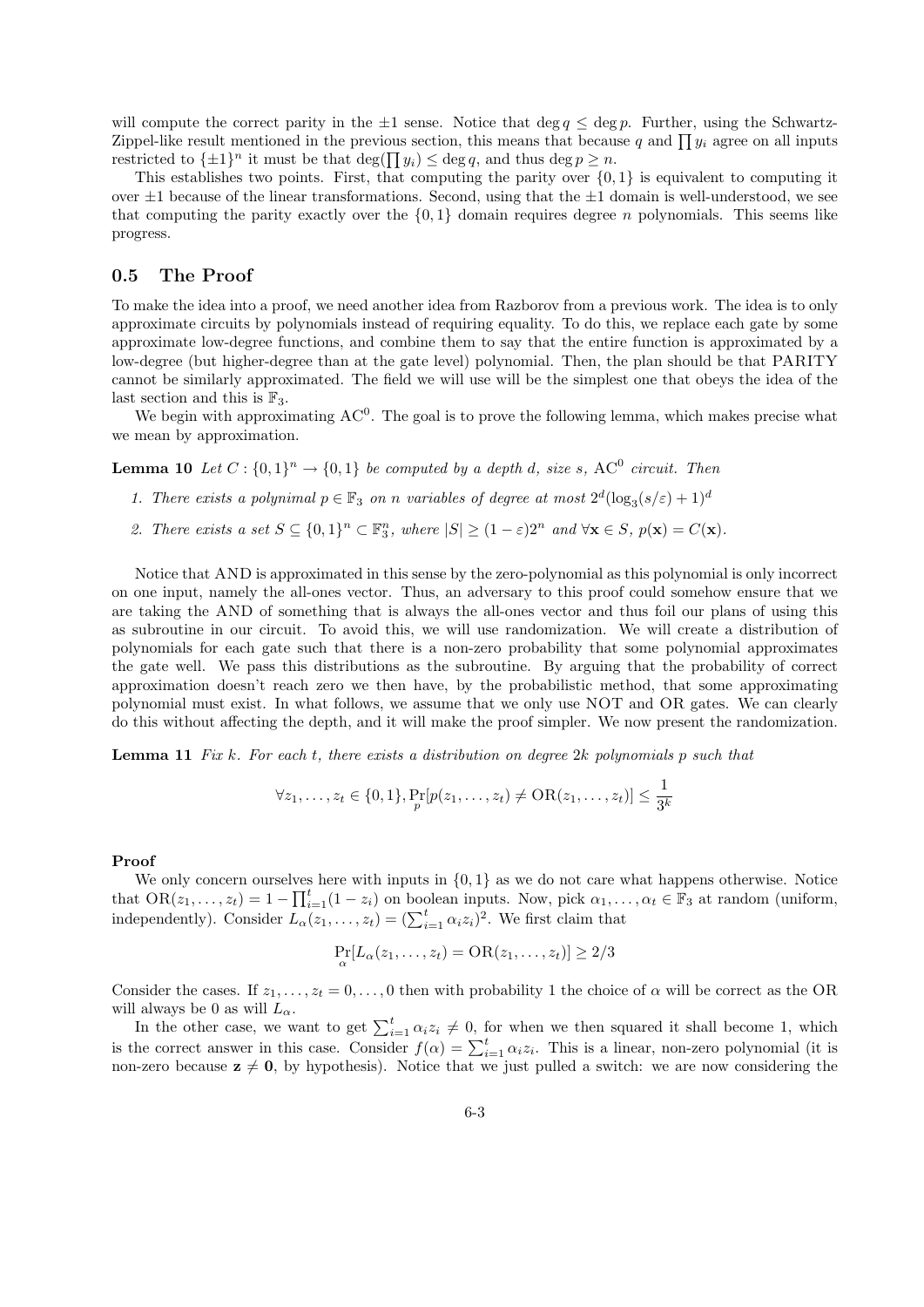$\alpha$ 's as inputs and the z's as constants. Thus, we can apply Schwartz-Zippel to see that  $Pr_{\alpha}[f(\alpha) = 0] \leq \frac{1}{3}$ . This gives the claim about  $L_{\alpha}$  by squaring f.

Further, we can notice that this gives a one-sided error: if the answer is really 0, the  $L_{\alpha}$  will also give zero. If the answer is 1, then with probability at least  $2/3$  a 1 will be returned. As usual with one-sided error, we can amplify the probability of success by taking multiple independent trials and taking the OR of them. Thus, we pick vectors  $\alpha^{(1)}, \ldots, \alpha^{(k)}$  randomly and take the OR of  $L_{\alpha^{(1)}}, \ldots, L_{\alpha^{(1)}}$ . It might seem that we would want to use this approximate-OR in a recursive fashion, however we can use the actual  $OR(z_1,..., z_t) = 1 - \prod_{i=1}^t (1 - z_i)$  in this case. As each  $L_{\alpha^{(i)}}$  is of degree 2, this gives a polynomial p of degree 2k. Notice that our random choices were only over the  $\alpha^{(i)}$  and these determined the polynomial p. By repeating this one-sided error process we see that there is only at most a  $\frac{1}{3^k}$  error that we make a mistake, and thus for any particular  $z_1, \ldots, z_k$  the chance of  $p(z_1, \ldots, z_k)$  making an error is also bounded by  $\frac{1}{3^k}$ . This is exactly the claim.

We have now shown that we can approximate the OR gate. By using this approximate gates in the AC<sup>0</sup> circuit, we can then approximate the whole thing. We can notice that NOT gates are very easy to implement by using  $\text{NOT}(z) = 1 - z$ . This only works over the boolean domain, but don't forget that even though we are working over  $\mathbb{F}_3$ , the boolean domain is all that the polynomial needs to work over.

**Proof** of Lemma 10: Choose the smallest k such that  $3^k > s/\varepsilon$ . We will string together the circuit C using the distributions of approximate-OR gates from Lemma 11 and boolean NOT gates. By then union bounding the errors the result should follow.

For each internal node, we will construct a distribution of polynomials that will with high probability compute the correct value for that node. We start with the input nodes, where they have the monomial  $x_i$  representing input i. At at NOT gate, as argued above, we simply compute  $1-z$ , where z is randomly chosen from the distribution on the child of the node. This does not affect the degree of the polynomial nor does it affect the probability of error on the distribution. For an OR gate with children  $z_1, \ldots, z_t$ , we randomly choose a polynomial p given by Lemma 11, and for each i, randomly sample a polynomial  $p_i$  from child i's distribution. We then create the polynomial  $q = p(p_1(x_1, \ldots, x_n), \ldots, p_t(x_1, \ldots, x_n))$  for this node, with the appropriate probabilities based on its creation.

Notice that the only degree-increasing step is that of the OR gate, and this is done via composition. The polynomial p has degree 2k and so the degree of q is at most  $2k \cdot \max_i \deg(p_i)$ . By induction we can see this leads to polynomials of degree at most  $(2k)^d$ , as the circuit has depth d. Notice that by our choice of k,  $k \leq \log_3(s/\varepsilon) + 1$ , so these polynomials have degree at most  $2^d(\log_3(s/\varepsilon) + 1)^d$ .

Now we must analyze the probability that the polynomial p of the output node computes the correct output. Notice that  $p$  is computed by independently chosen polynomials at each node. The only source of error comes from the OR nodes, and there can be at most s of them. By the construction in Lemma 11, these choices error with probability at most  $\frac{1}{3^k}$  regardless of what their input is. Therefore, the union bound indicates that polynomial p will error with probability at most  $\frac{s}{3^k}$ . By our choice of  $\varepsilon$ , this gives that

$$
\forall \mathbf{x}, \Pr_p[p(\mathbf{x}) \neq C(\mathbf{x})] \leq \varepsilon
$$

We now argue by the probabilistic method to assert the existence of a specific  $p$  to give the claim. By the above argument, any such  $p$  from this distribution has the desired degree. The probability analysis is left as an exercise.

 $\Box$ 

We have just show that  $AC^0$  can be approximated by low-degree polynomials. Specifically, as s is bounded by some polynomial in  $n$ , and  $d$  is a constant, we see that the depth of the polynomials is polylogarithmic (when  $\varepsilon$  is held constant). Thus, we only need to show that PARITY cannot be approximated by such a family of polynomials.

**Lemma 12** No degree  $o(\sqrt{n})$  polynomial approximates PARITY in the sense that it correctly answers the question on a set of size at least  $\frac{3}{4}2^n$ .